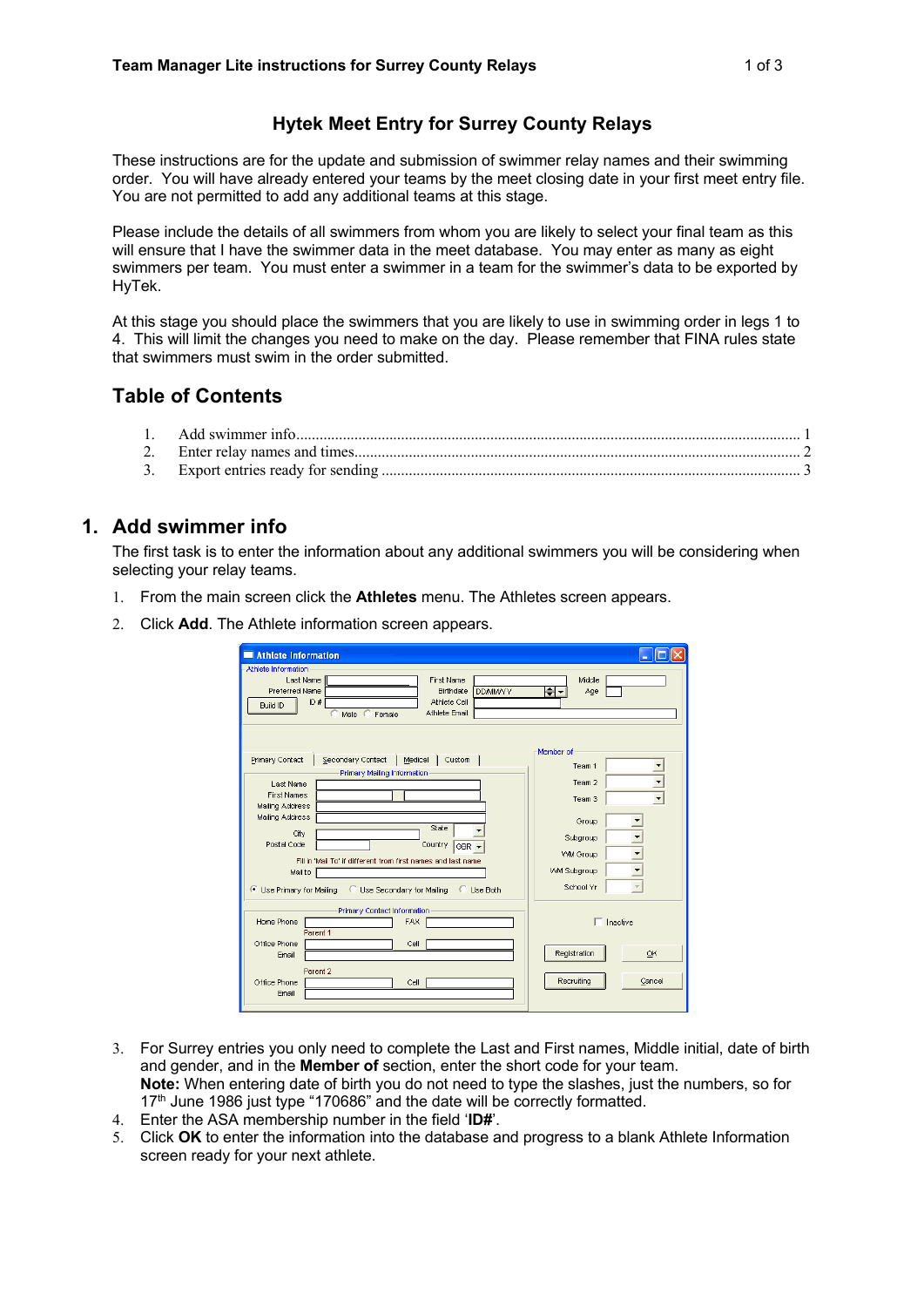6. When you have entered all your swimmers, click **Cancel** to return to the Athletes screen. The Athletes screen then updates with the details of the swimmers you have entered.

| Hy-Tek's TEAM MANAGER - Database: C:\TMIIData\Guildford City.mdb - [Athletes]                                                      |                  |     |     |              |     |    |     |         |        |                               |             |                       |      |
|------------------------------------------------------------------------------------------------------------------------------------|------------------|-----|-----|--------------|-----|----|-----|---------|--------|-------------------------------|-------------|-----------------------|------|
| Delete Results Goals Regruit Registration Print Help<br>F<br>Edit<br><b>D</b> Add<br>View                                          |                  |     |     |              |     |    |     |         |        |                               |             |                       |      |
| <b>DEXQAMTS</b><br>□ Show Inactive Swimmers                                                                                        |                  |     |     |              |     |    |     |         |        |                               |             |                       |      |
| Filter by:<br>Low Age<br>$\mathbf{v}$<br>$\overline{\phantom{a}}$<br>$\overline{\phantom{a}}$<br><b>VWI Group</b><br>Team<br>Group |                  |     |     |              |     |    |     |         |        |                               |             |                       |      |
| Male<br>High Age<br>$\subseteq$ Both<br>Female<br>School Yr<br><b>WM Subgrp</b><br>Subgroup<br>$\overline{\phantom{a}}$            |                  |     |     |              |     |    |     |         |        |                               |             |                       |      |
| B<br>C                                                                                                                             | E<br>G<br>D<br>F |     | H   |              | κ   | м  | N   | $\circ$ | P<br>Q | R<br>s                        | U<br>٧      | W.<br>$\times$<br>Y.  | z    |
| <b>First Name</b>                                                                                                                  | Last Name        | Mid | Gen | <b>Birth</b> | Age | Gr | Sub |         |        | VVM Gr VVM Sub Preferred Name | Team1       | ID                    | Teal |
| Caroline                                                                                                                           | Morrison         |     | F   | 03-May-91    | 13  |    |     |         |        |                               | TEST        | MORRCX00030591        |      |
| Danny                                                                                                                              | Proud            |     | м   | 27-Aug-89    | 15  |    |     |         |        |                               | <b>TEST</b> | <b>PROUDX00270889</b> |      |
| Edward                                                                                                                             | Oswald           | G   | м   | 19-Apr-91    | 13  |    |     |         |        |                               | <b>TEST</b> | OSWAEG00190491        |      |
| Fiona                                                                                                                              | Brown            |     | F   | 19-Jan-87    | 17  |    |     |         |        |                               | <b>TEST</b> | <b>BROWFX00190187</b> |      |
| Francesca                                                                                                                          | Edwards:         | s.  | F   | 02-Sep-93    | 11  |    |     |         |        |                               | TEST        | EDWAFS00020993        |      |
| Hayley                                                                                                                             | Smith            |     | F   | 19-Sep-87    | 17  |    |     |         |        |                               | <b>TEST</b> | SMITHX00190987        |      |
| Howard                                                                                                                             | Johnson          |     | м   | 01-Apr-90    | 14  |    |     |         |        |                               | <b>TEST</b> | JOHNHX00010490        |      |
| Jeanette                                                                                                                           | Marks            |     | F   | 10-Oct-91    | 13  |    |     |         |        |                               | <b>TEST</b> | DILLHX00101091        |      |
| John                                                                                                                               | Smith            | F   | м   | 17-Jun-86    | 18  |    |     |         |        |                               | <b>TEST</b> | SMITJF00170686        |      |
| Maddie                                                                                                                             | Kina             |     | F   | 22-Feb-93    | 11  |    |     |         |        |                               | <b>TEST</b> | KINGMX00220293        |      |
| Philippa                                                                                                                           | Horne            |     | F   | 08-Mar-91    | 13  |    |     |         |        |                               | <b>TEST</b> | HORNPX00080391        |      |
| Robert                                                                                                                             | Clarke           | w   | F   | 29-Jan-92    | 12  |    |     |         |        |                               | <b>TEST</b> | CLARRW00290192        |      |
| l Sian                                                                                                                             | <b>Williams</b>  |     | F   | 09-Mar-91    | 13  |    |     |         |        |                               | <b>TEST</b> | VVILLSX00090391       |      |
| Simon                                                                                                                              | Furmidge         |     | м   | 29-Aug-89    | 15  |    |     |         |        |                               | <b>TEST</b> | AYLIJX00290889        |      |
| $\blacktriangleleft$                                                                                                               |                  |     |     |              |     |    |     |         |        |                               |             |                       |      |

- 7. Check the details of your swimmers from this screen. Pay particular attention to gender, as you will not be able to enter swimmers in the correct events if their gender has been entered incorrectly. If you need to edit any of the swimmers' details, double-click their name to return to the Athlete Information screen and edit as required.
- 8. Close the Athletes screen and return to the Main screen by clicking on the X in the top right corner, or on the small icon on the top left.

#### **2. Enter relay names and times**

The next step is to allocate your swimmers to your relay teams.

1. From the Meet Browser screen click the **Entries** menu and select **Entry by Event**. The Entries screen appears, showing the list of events in the top part of the screen and the list of swimmers eligible to enter the event in the bottom part of the screen. In the menu bar at the top of the screen, select "relays only" and the relay events will be shown in the events window.

| Et Time Calc Athlete Results View Relays Only Print Dual Meet Setup Help<br>Event 33<br>Swim for Team:<br><b>Meet Division</b><br>Session:<br>■○ではの↑□<br>$\overline{\phantom{a}}$<br>$\overline{\phantom{a}}$<br>04-Feb-12 British Gas Surrey Age Group Champs 2012<br>Gen Distance Stroke<br><b>LCM</b><br><b>Sess</b><br>Div<br>Age   VR<br>Yards<br><b>SCM</b><br>Event<br>$16-Ov$ R<br>33 <sup>1</sup><br>400 Free<br>M<br>14<br>$16-Ov$ R<br>400 Medley<br>14<br>34<br>F<br>200 Free<br>$12-13$ R<br>35<br>М<br>14<br>F<br>$12-13$ R<br>14<br>36<br>200 Medlev<br>37<br>14<br>м<br>800 Free<br>Open R<br>38<br>200 Free<br>$09-11$ R<br>14<br>F<br>$00.44$ $n$<br>20 <sub>1</sub><br>$\mathbf{u}$<br>200 Madley<br> |                          |  |  |  |  |  |
|--------------------------------------------------------------------------------------------------------------------------------------------------------------------------------------------------------------------------------------------------------------------------------------------------------------------------------------------------------------------------------------------------------------------------------------------------------------------------------------------------------------------------------------------------------------------------------------------------------------------------------------------------------------------------------------------------------------------------|--------------------------|--|--|--|--|--|
|                                                                                                                                                                                                                                                                                                                                                                                                                                                                                                                                                                                                                                                                                                                          |                          |  |  |  |  |  |
|                                                                                                                                                                                                                                                                                                                                                                                                                                                                                                                                                                                                                                                                                                                          |                          |  |  |  |  |  |
|                                                                                                                                                                                                                                                                                                                                                                                                                                                                                                                                                                                                                                                                                                                          |                          |  |  |  |  |  |
|                                                                                                                                                                                                                                                                                                                                                                                                                                                                                                                                                                                                                                                                                                                          |                          |  |  |  |  |  |
|                                                                                                                                                                                                                                                                                                                                                                                                                                                                                                                                                                                                                                                                                                                          |                          |  |  |  |  |  |
|                                                                                                                                                                                                                                                                                                                                                                                                                                                                                                                                                                                                                                                                                                                          |                          |  |  |  |  |  |
|                                                                                                                                                                                                                                                                                                                                                                                                                                                                                                                                                                                                                                                                                                                          |                          |  |  |  |  |  |
|                                                                                                                                                                                                                                                                                                                                                                                                                                                                                                                                                                                                                                                                                                                          |                          |  |  |  |  |  |
|                                                                                                                                                                                                                                                                                                                                                                                                                                                                                                                                                                                                                                                                                                                          |                          |  |  |  |  |  |
|                                                                                                                                                                                                                                                                                                                                                                                                                                                                                                                                                                                                                                                                                                                          |                          |  |  |  |  |  |
| WM Gr<br>@ indicates a Relay Only swimmer<br>Team<br>Show Swim-Up Athletes<br>Right Click to enter as Relay Only swimmer<br>Only Athletes Already in Meet<br>WM Sub<br>Yr<br>$\blacksquare$<br>Only Athletes Already in Session<br>Standards:<br>Ⅳ Only Pre-Entered Athletes<br>Group<br>$\check{}$<br>٠                                                                                                                                                                                                                                                                                                                                                                                                                 |                          |  |  |  |  |  |
| $" = converted time$<br>Only Pre-Entered with No Entries<br>Subgroup<br>Clear All 4 Best<br>Select All 4 Best<br>٠                                                                                                                                                                                                                                                                                                                                                                                                                                                                                                                                                                                                       |                          |  |  |  |  |  |
| D<br>$\alpha$<br>в<br>c<br>Ε<br>G<br>M<br>N<br>$\circ$<br>p<br>F<br>H<br>κ<br>A                                                                                                                                                                                                                                                                                                                                                                                                                                                                                                                                                                                                                                          | R<br>s                   |  |  |  |  |  |
| Include Relay Non Lead-Off Splts<br>Event: [33] 16-Ov Male 400 Free Relay<br><b>New Relay</b>                                                                                                                                                                                                                                                                                                                                                                                                                                                                                                                                                                                                                            |                          |  |  |  |  |  |
| MI Entrd 4Bst Team<br>Best Time Bonus Gen Age Yr<br><b>First Name</b><br>Birth<br><b>Last Name</b><br><b>Find Best Relay</b><br><b>Clear Swimmers</b>                                                                                                                                                                                                                                                                                                                                                                                                                                                                                                                                                                    | <b>Best Relay Report</b> |  |  |  |  |  |
| Best: Free<br>Best Relay Order 2-4-3-1                                                                                                                                                                                                                                                                                                                                                                                                                                                                                                                                                                                                                                                                                   |                          |  |  |  |  |  |
| Ent Best<br><b>Custom</b><br>Swimmers<br>1<br>2<br>3<br>14<br>ls.<br>$\overline{6}$<br>7<br>l8                                                                                                                                                                                                                                                                                                                                                                                                                                                                                                                                                                                                                           | Ex Ht LN                 |  |  |  |  |  |

- 2. In the toolbar at the top of the screen select your team name from the drop-down list beside **Swim for Team.**
- 3. Select each relay event in turn and the teams that you have already entered in your previous entry file will show in the bottom right hand window. **You are not permitted to enter an additional team.** If you wish to scratch a team, please send an email to alancthurlow@gmail.com or tell me before the warm up starts for the relevant session.